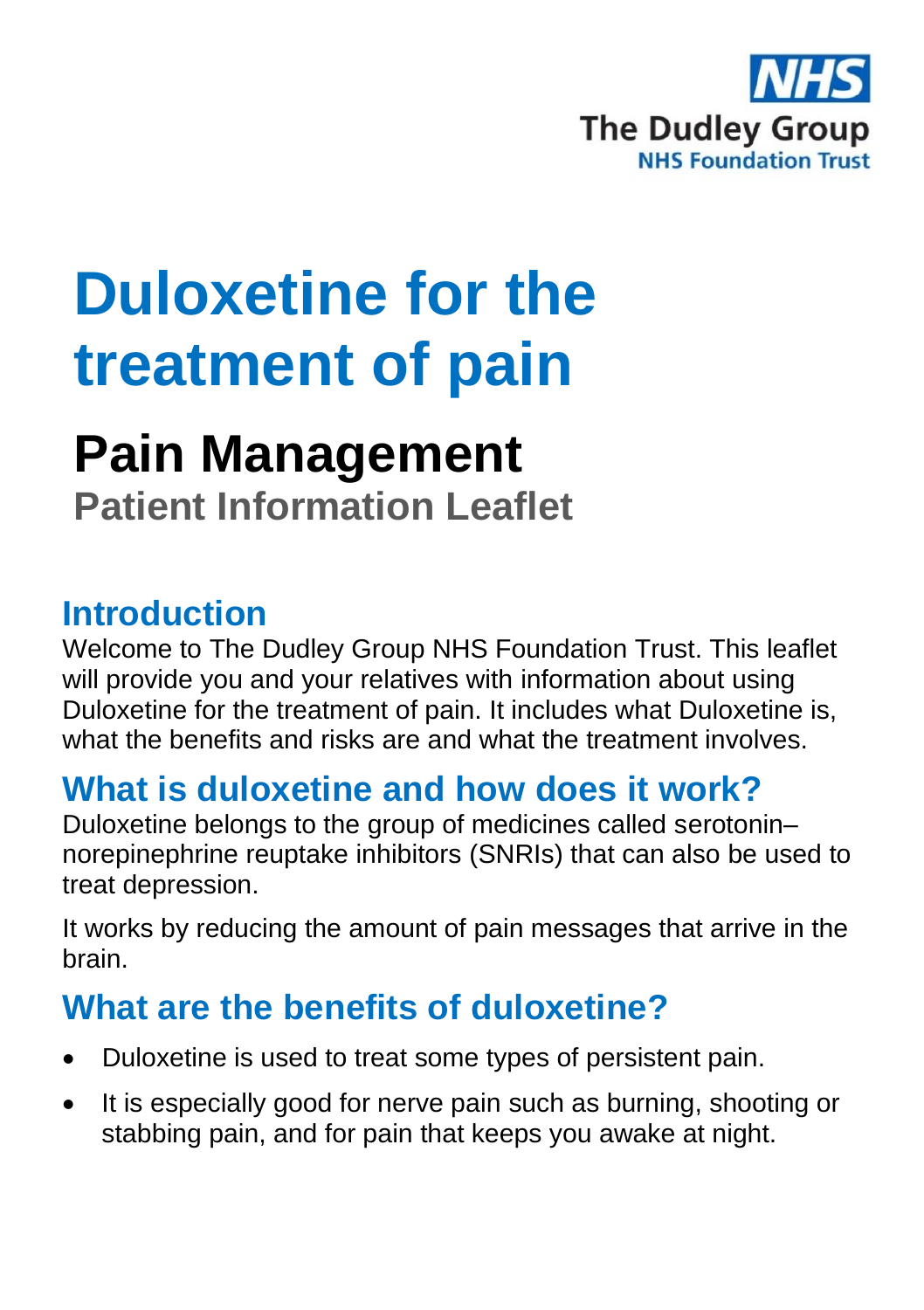#### **What are the risks?**

- Most side effects are mild and will go away after a few doses.
- Common side effects include headache, drowsiness, sickness (nausea), dizziness, blurred vision and a dry mouth. If you have these side effects and they are severe, contact your GP or pharmacist for advice.
- Less common side effects include loss of appetite, flushes, raised blood pressure, difficulty sleeping, feeling anxious, shaky and increased sweating. If any of these side effects occur, contact your GP or pharmacist for advice.

#### **Important**

**Duloxetine may cause drowsiness. Do not drive or operate heavy machinery if you feel drowsy.**

#### **What are the alternatives?**

You do not have to have this medicine and your consultant will discuss alternative treatments with you appropriate to your condition. If you prefer, you can continue to take your current painkilling medication without having any other treatment.

#### **Can I take this medication long-term?**

Yes, if it helps. You may wish to reduce treatment every so often, to check if your pain is still a problem. This should be done with the advice of your GP or pain specialist, gradually reducing your medication over a period of time.

#### **When should I take it?**

It is best to take duloxetine at the same time each day. Most people take it in the morning. If you find that you feel drowsy after taking it in the morning, try taking it in the evening.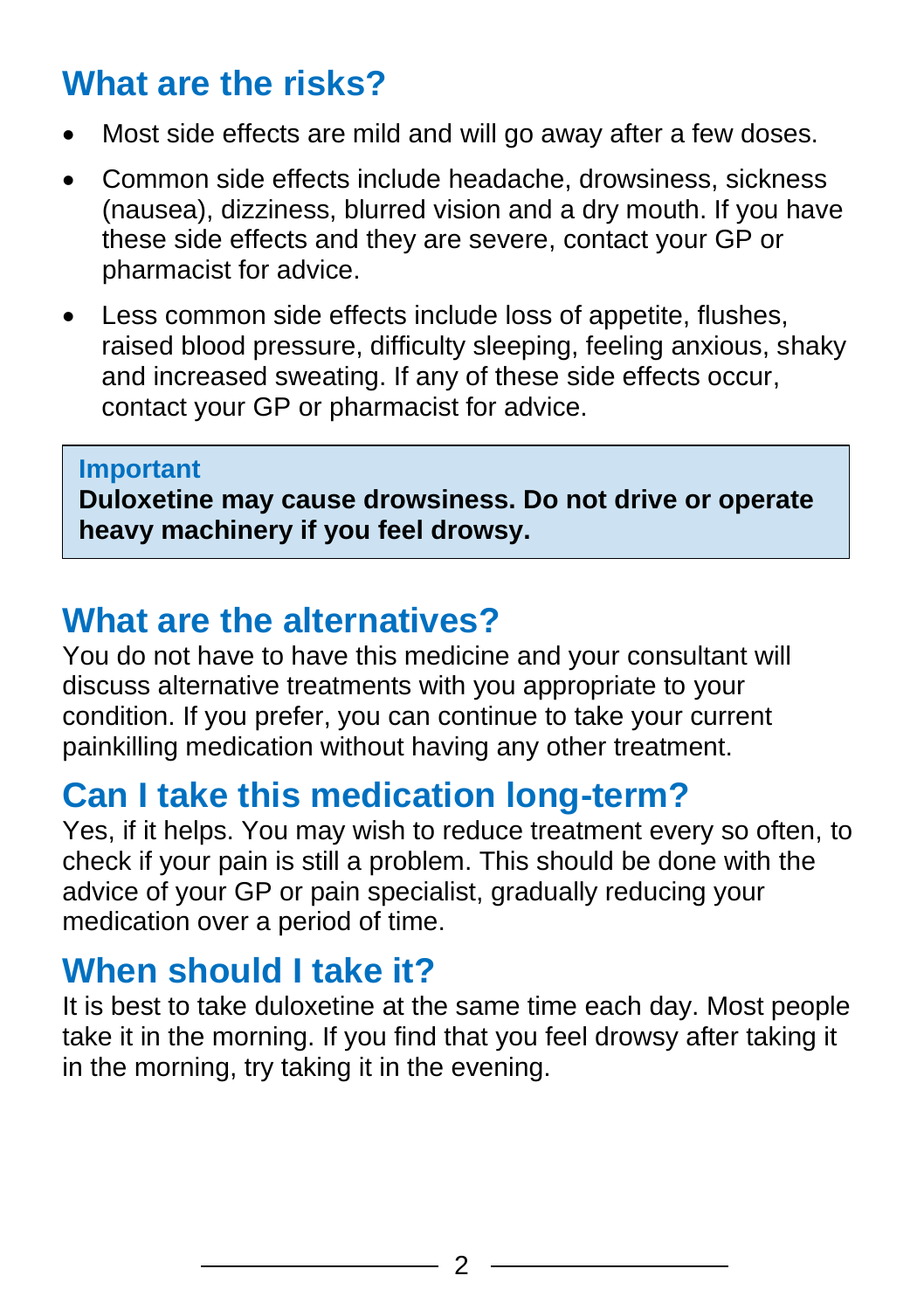## **How is duloxetine taken?**

- The capsules should be swallowed whole, with a glass of water.
- Duloxetine may be taken on an empty or full stomach.
- We will tell you how much to start taking and when to increase the dose. The table at the end of the leaflet will help you remember when to increase the dose.
- Do not take more than the prescribed dose.

## **How long will it take to work?**

Every patient is different. You may notice some initial improvement within a week; however, it may take up to one month to get the full effect from the medicine. Your pain consultant or GP may need to increase the dose to get the maximum effect.

Duloxetine does not work for everyone. If you do not feel any improvement in your pain, do not suddenly stop taking the tablets but speak to your GP.

## **Can I drive?**

Duloxetine may cause drowsiness. If this happens, do not drive.

#### **Can I drink alcohol?**

Alcohol increases the sedative effects of duloxetine so it is best not to drink alcohol when you start taking it. Once you are settled on a steady dose, you may drink alcohol in moderation but it may make you more drowsy than normal.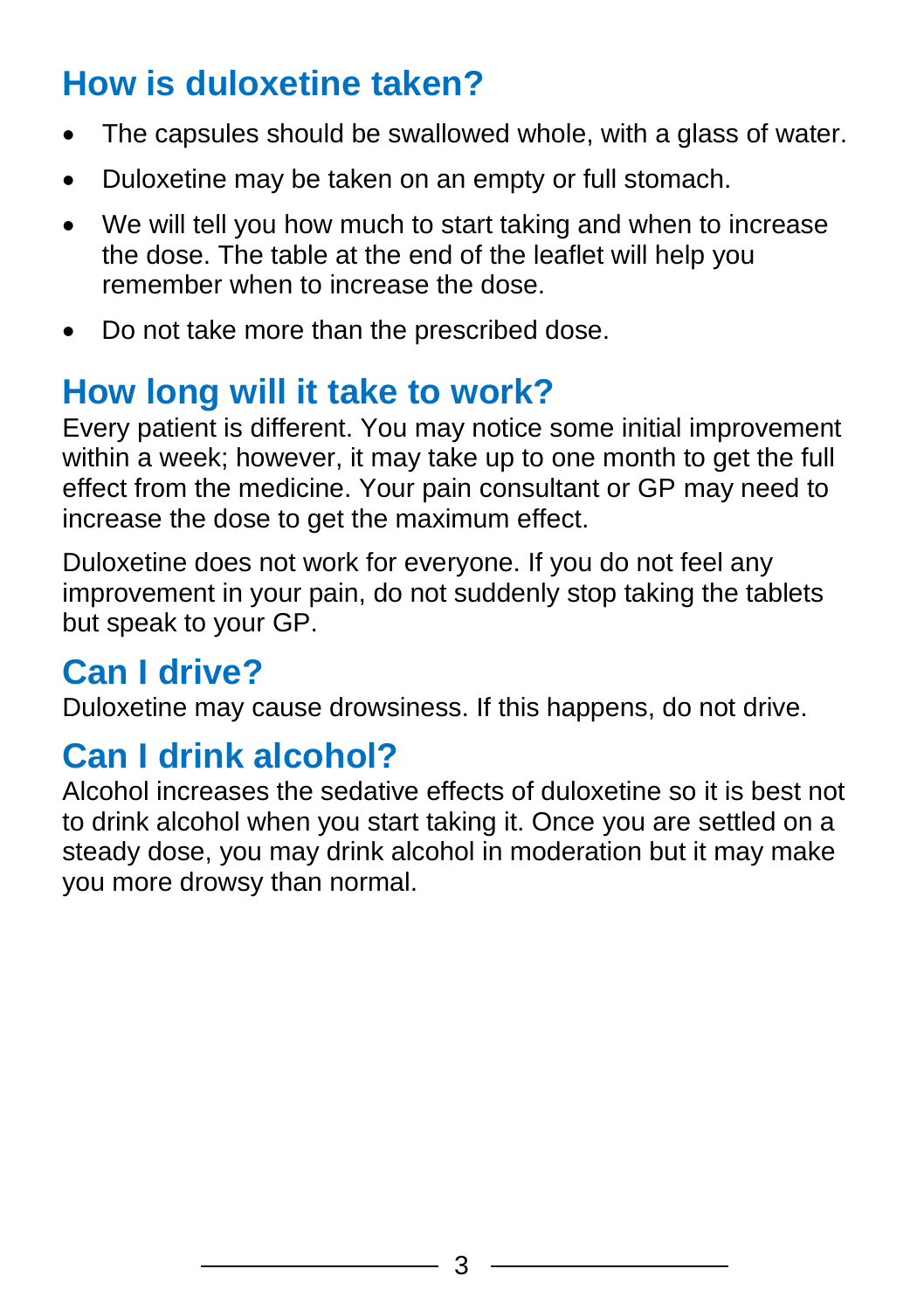#### **What should I tell the doctor?**

Please tell your pain consultant if you:

- Are allergic to any drugs.
- Are taking any other medicines or herbal medicines.
- Have epilepsy or glaucoma.
- Are taking any medicine that:
	- o Causes sleepiness (for example, strong painkillers such as morphine).
	- o Increases the level of serotonin (for example, tramadol, SSRIs and SNRIs taken for depression).
- Are pregnant or breastfeeding, or if you are planning to become pregnant.
- Take any anticoagulants, antiplatelet agents or other drugs to thin the blood.
- Have or have had a mental health problem.
- Have kidney or liver problems.
- Are taking an antidepressant medicine.
- Are taking ciprofloxacin, an antibiotic used to treat infections.

#### **What if I forget or miss a dose?**

Take it as soon as you remember. However, if you only take one dose in the morning, and you miss this dose, do not take the medicine in the evening. Wait until the next morning and skip the missed dose. Do not take two doses together.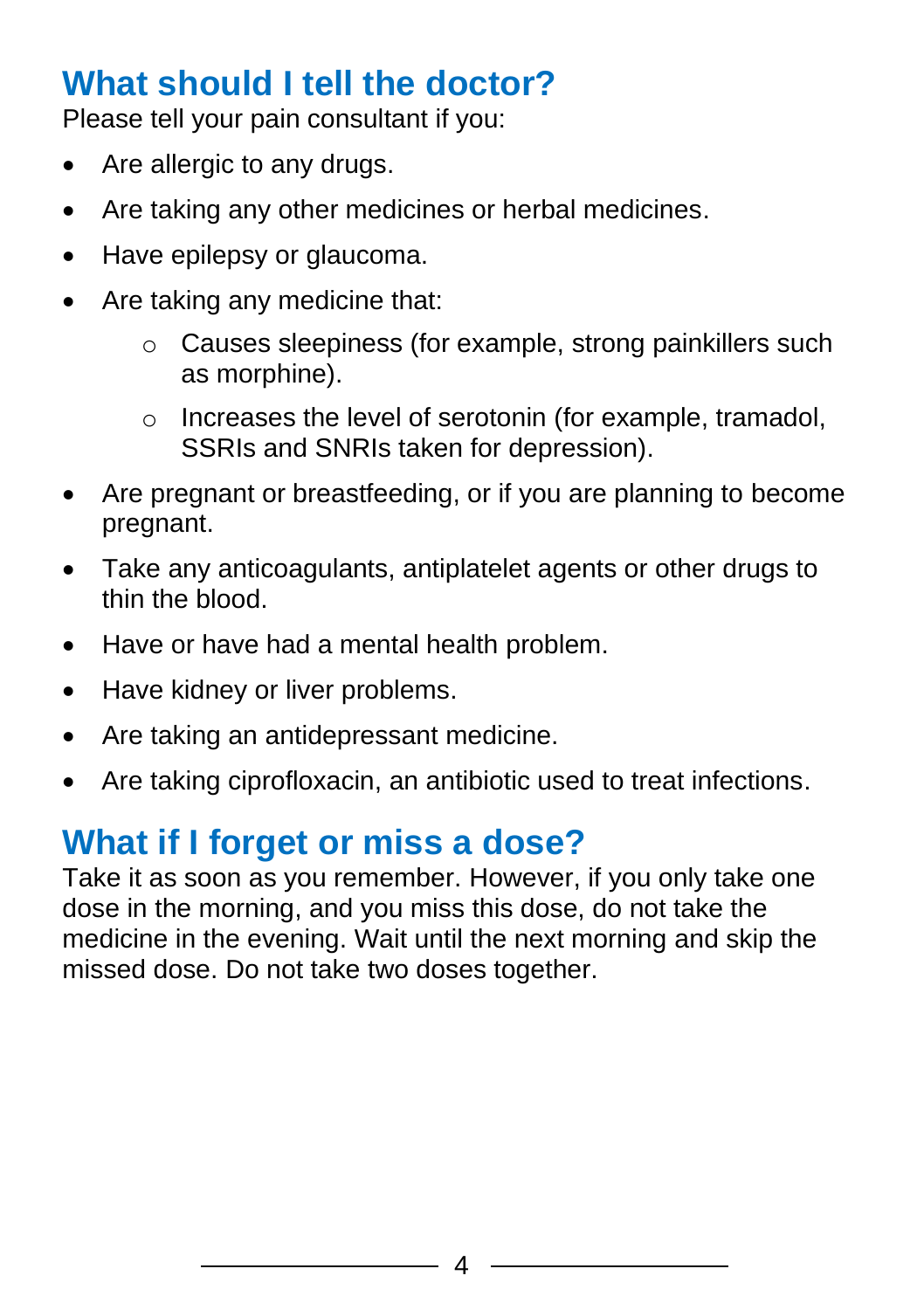#### **What if I want to stop taking duloxetine?**

If you stop taking duloxetine suddenly, you might experience withdrawal symptoms. Speak to your GP or pharmacist who will be able to supervise a gradual reduction.

This information is not intended to replace your doctor's advice. We advise you to read the manufacturer's information for patients, which will be supplied by your pharmacist when your medicine is dispensed. Keep all medicines away from children, vulnerable adults or pets.

You can use this table to keep track of when you take your tablets:

| <b>Date</b> | Morning | Lunch | Tea time | Night |
|-------------|---------|-------|----------|-------|
|             |         |       |          |       |
|             |         |       |          |       |
|             |         |       |          |       |
|             |         |       |          |       |
|             |         |       |          |       |
|             |         |       |          |       |
|             |         |       |          |       |